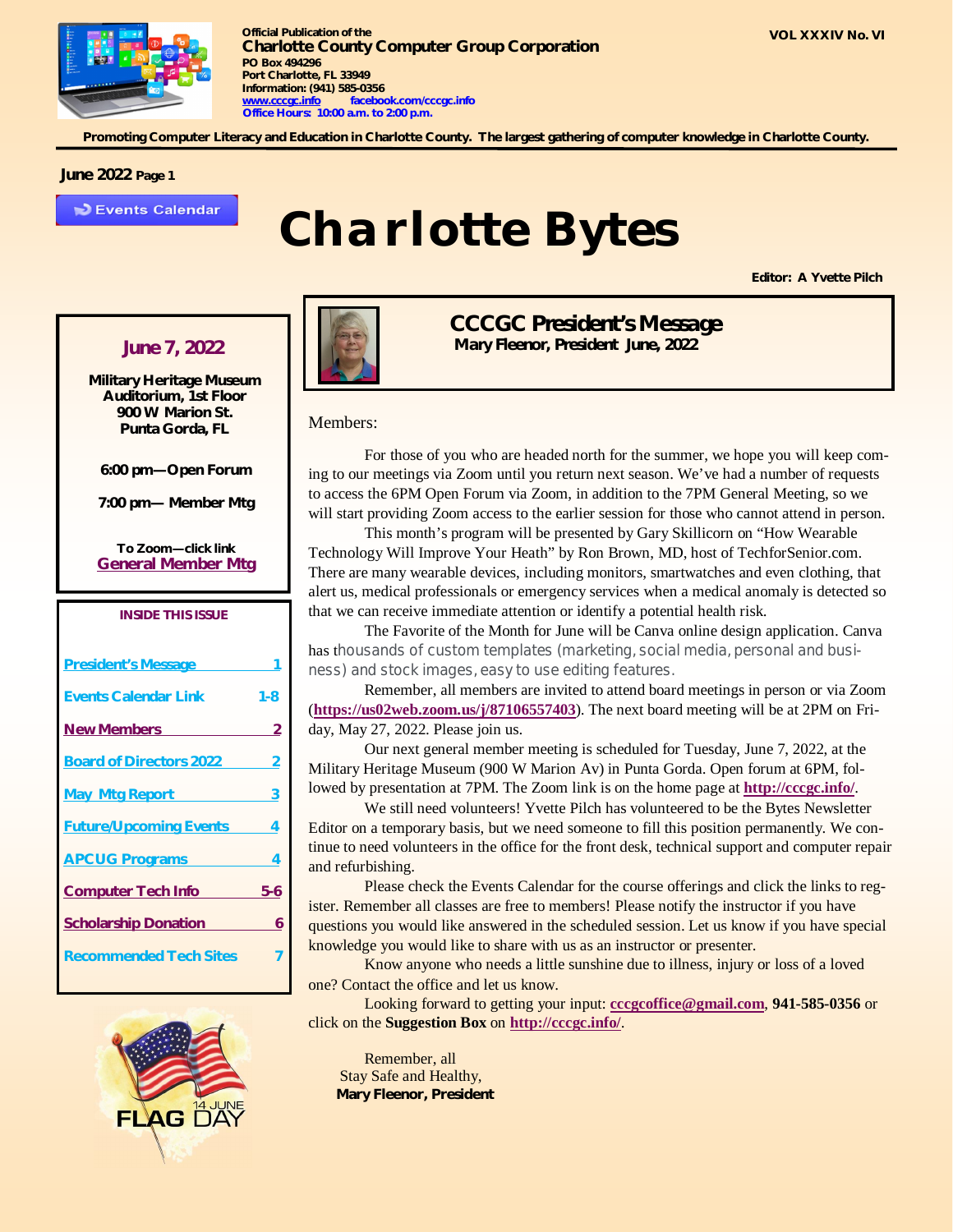

**Promoting Computer Literacy and Education in Charlotte County. The largest gathering of computer knowledge in Charlotte County.**

#### **June 2022 Page 2**

**D** Events Calendar

### *Charlotte Bytes*

**Editor: A Yvette Pilch**

*Welcome New Members* **Carolyn Henke**

**The Executive Board of Directors and Members of CCCGC welcome each of you to the group. We're here to help. Membership has its privileges.**

**If you have any questions, concerns or need computer help, please contact us at the office, by telephone or via the website. We will endeavor to help you any way we can.**

### **2022 OFFICERS & DIRECTORS**



**President Vice President Secretary Treasurer Mary Fleenor Harold Nixon Rose Kopenec Lydia Rist** [cccgcpresident@gmail.com](mailto:cccgcpresident@gmail.com)[cccgcvp@gmail.com](mailto:cccgcvp@gmail.com) [cccgcsecretary@gmail.com](mailto:cccgcsecretary@gmail.com) [cccgctreasurer@gmail.com](mailto:cccgctreasurer@gmail.com)

















**Debbie Krider Sheri Lenora Maureen Rand Fran Robitaille Gary Skillicorn**

**It is a pleasure to serve you in 2022 thru classes, presentations and individual assistance.** 

**Please help to spread the word about CCCGC to your friends and neighbors.** 

**Stay safe, enjoy the holidays and hope to see you throughout the new year.**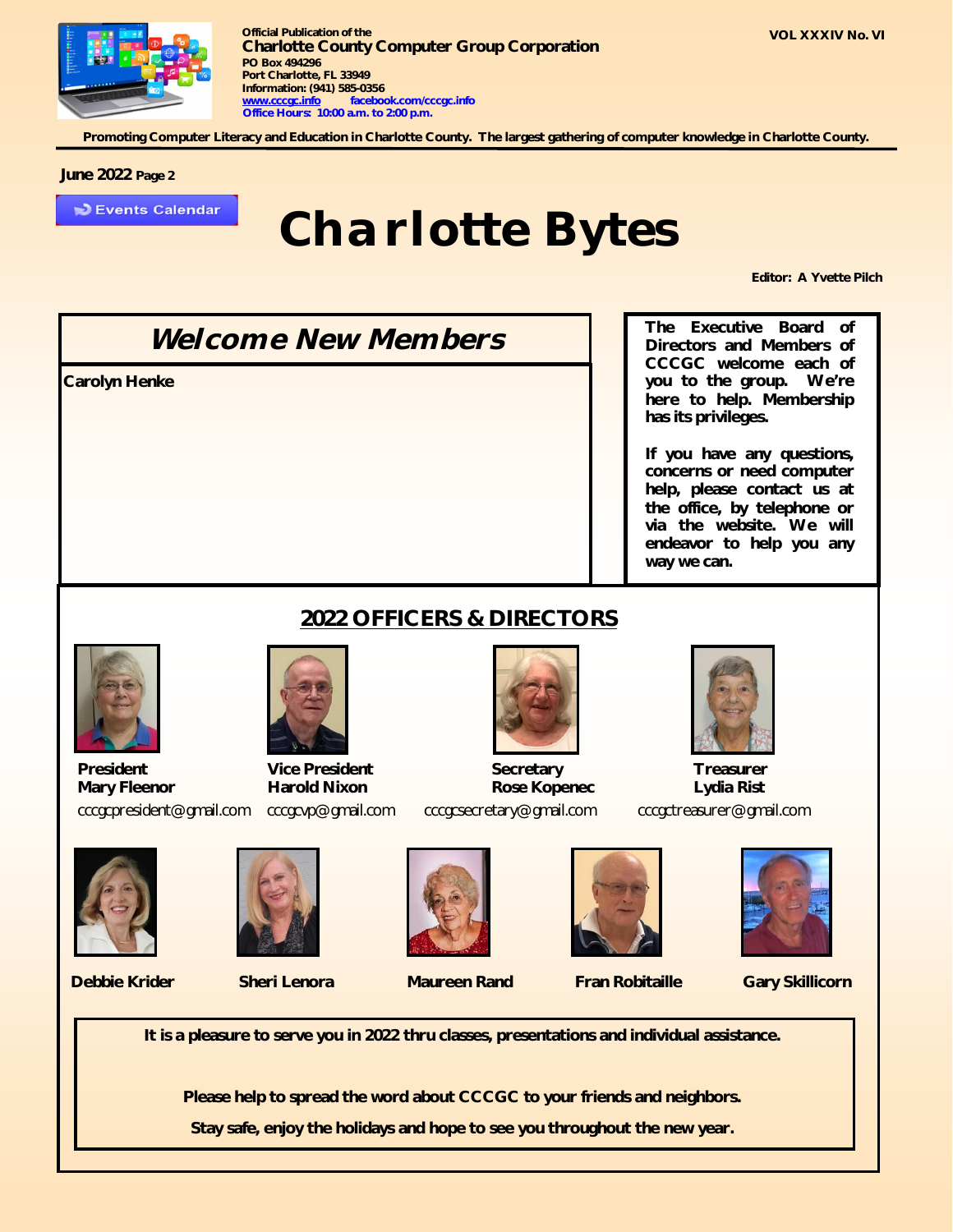

**Promoting Computer Literacy and Education in Charlotte County. The largest gathering of computer knowledge in Charlotte County.**

#### **June 2022 Page 3**

Events Calendar

## *Charlotte Bytes*

**Editor: A Yvette Pilch**

### *May Member Meeting Report*

#### **On May 3, 2022 CCCGC held its member meeting at the Military Heritage Museum Auditorium.**\

#### **6 :00 PM**

Windows 11: People having difficulty with some elements not working. - IE, fonts, resizing.- Open forum - Now open to zoom (having difficulties) - before updating do research first - Gaming controller up for donation - Negative/positive scanner for slides for donation - Other items may be available as a donation (Offered by Office) - New member wants to know what to expect from the Club. - Word is not discontinued Office 365 subscription service - Office 2021 - offline version, Office 2007 no longer supported - WPS - Saving documents as PDF's - Find my phone Does bluetooth need to enabled on one device or both - Socialization time between Open Forum and General Meeting

#### **7:00 PM**

**Member Meeting Present: 23 Zoom: 4**

Pledge of Allegiance

Mary F. welcomed new members and announced CCCGC statistics as of May 2022. Volunteer needed for summer months.

Monthly favorite is remove.bg—bunnypic.com—photopic.com.

#### **Tonight's presentation by Mark Krider**

- A. Network attached storage (NAS) USB Flash Drive, External Drives
- B. Backup to a storage system
- C, Direct Attached Storage (OAS)
- D. "3- 2- 1" Rule (3 copies 1media type, 1 offline)
- F. Large storage capacity, available across local network and internet included software
- G. RAID (Redundant Array of Independent Disks)
- H Cost Setup

#### **Volunteer of the Month is Mark Krider**

 **Giveaway Winners \$25**



 **50/50 Linda Tugman Computer Marlene Vose**



**Dianne Munson/Linda Tugman**





The meeting closed at 8 PM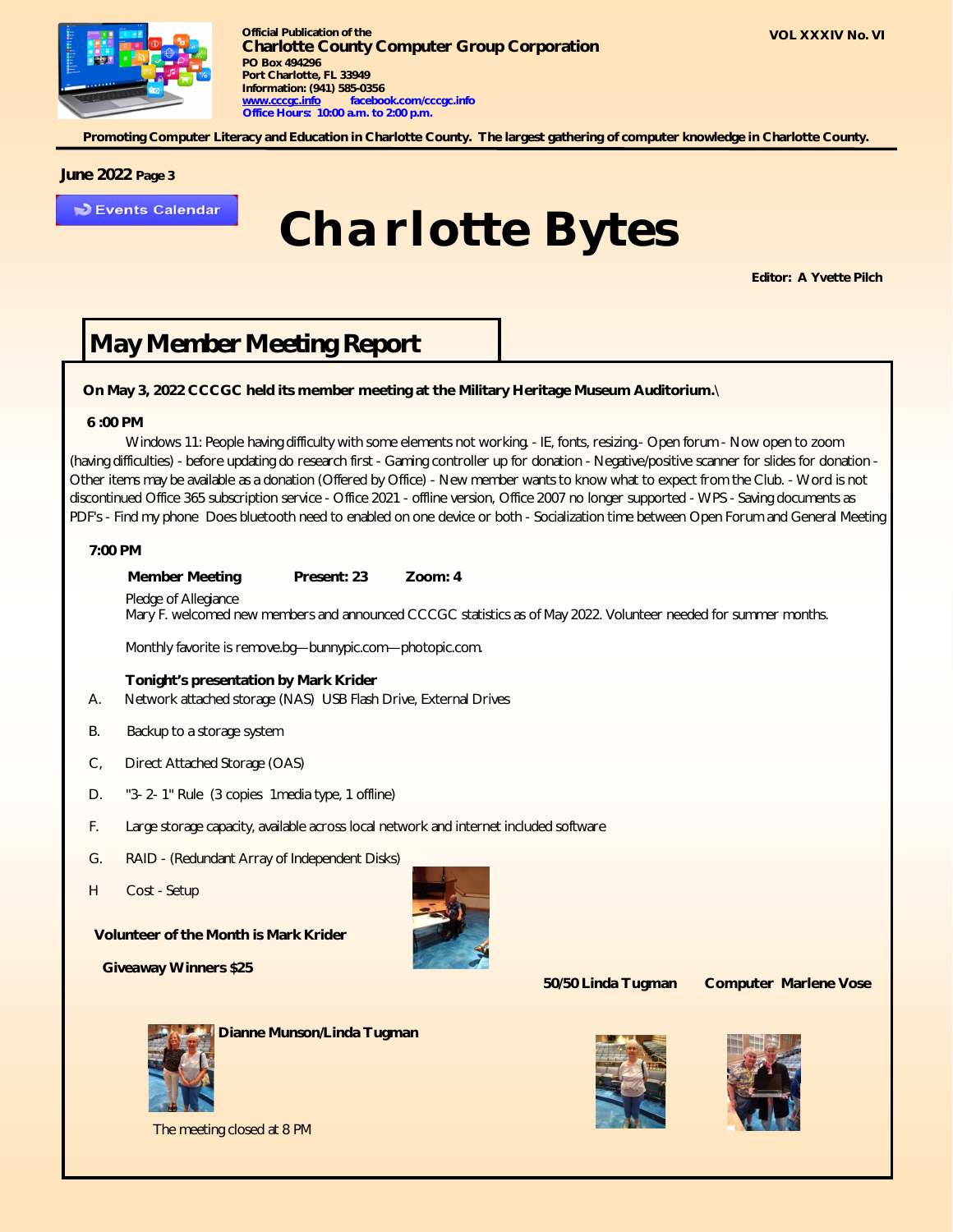

**Promoting Computer Literacy and Education in Charlotte County. The largest gathering of computer knowledge in Charlotte County.**

#### **June 2022 Page 4**

**D** Events Calendar

## *Charlotte Bytes*

### **Editor: A Yvette Pilch** *Future Events & Presentations*

#### **June 2022 CCCGC Classes & Programs**

- **June 7 Member Meeting Military Heritage Musuem Auditorium 900 W Marion St, Punta Gorda 6-7 PM Open Forum 6–8 PMGeneral Member Meeting General Member Mtg**
- **9 Macrium Reflect 2-4 PM, Office Lydia Rist**
- **14 Open Forum 2-4 PM, Office + Zoom Mary Fleenor Fleenor Zoom Class**
- **17 Backup Options 2-4 PM, Zoom Mark Krider**
- **20 Macrium Reflect 2-4 PM, Zoom George Kopenec**
- **21 Beginning Help 2-4 PM, Office Rose Kopenec**
- **22 TV Streaming 2-4 PM** Krider Zoom **Mark Krider**
- **23 Maintenance Programs 2-4 PM Office Lydia Rist**
- **28 Apple iphone & ipad Q & A 2-4 PM Office Rose Kopenec**



 **May 24 Board of Director Meeting 2:00 pm 514 E Grace St, Punta Gorda CCCGC BdMtg**

apcuq

An International Association of Technology and **Computer User Groups** 

**As members of CCCGC, you are automatically members of Association of Personal Computer User group (APCUG) who offer free ZOOM classes and presentations to members. However, you must register with them to attend. Check the website for course options and registration: <https://apcug2.org/>**

**APCUG past presentations can be viewed on YouTube. These are handy links for review if you attended them or had to miss the original presentation. Click the link below to see all the options.** 

**[https://www.youtube.com/results?search\\_query=apcug](https://www.youtube.com/results?search_query=apcug)**

### **George's Favorites**

**June Presentation by Mark Krider:** 

**The Teachings of Dick Evan TBA**

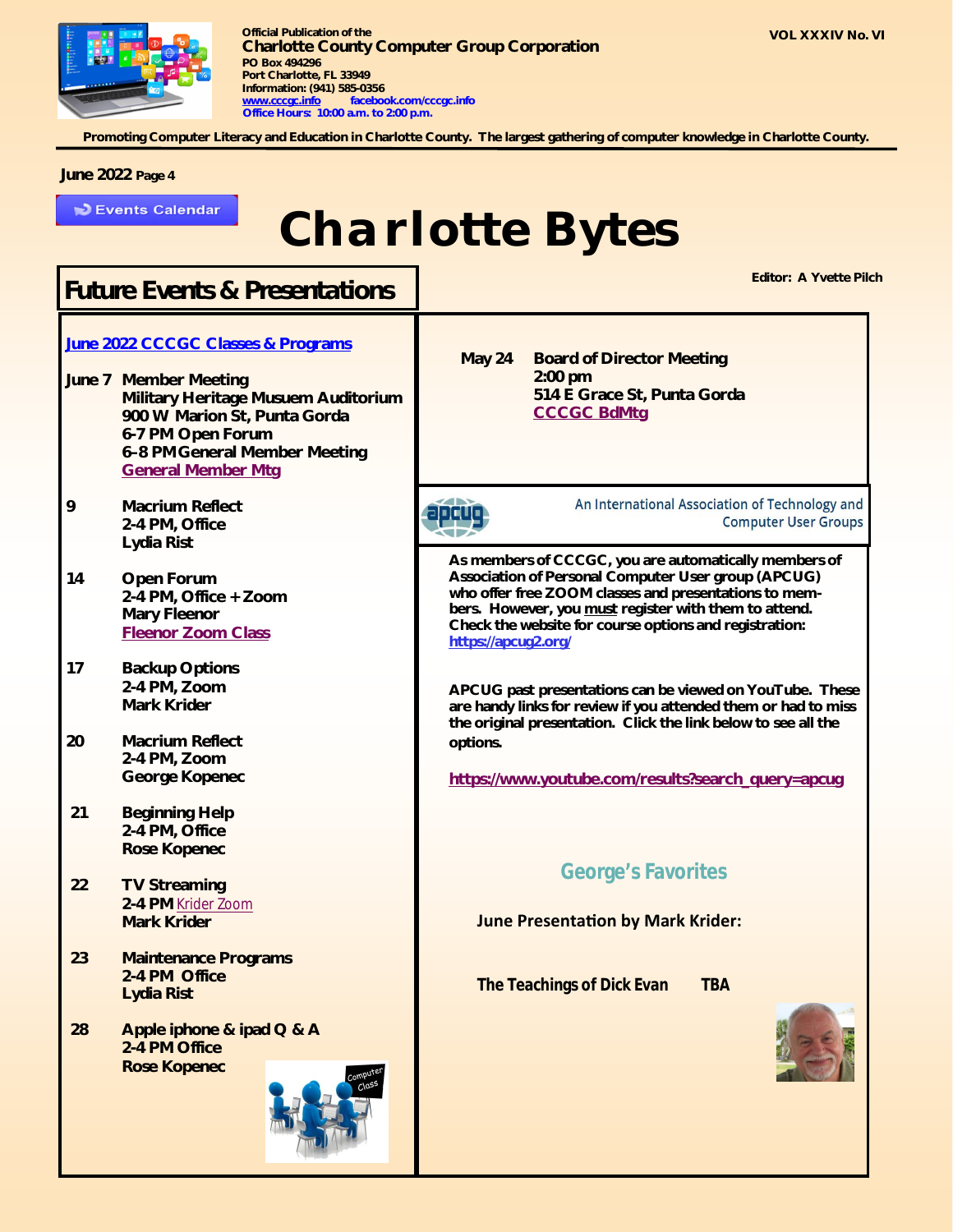

**Promoting Computer Literacy and Education in Charlotte County. The largest gathering of computer knowledge in Charlotte County.**

#### **June 2022 Page 5**

**DEvents Calendar** 

## *Charlotte Bytes*

### *Computer/Tech Information*

**Editor: A Yvette Pilch**

#### **Hackers fool major tech companies into handing over data of women and minors to abuse**

### **Posted: April 28, 2022 by Jovi Umawing**

Some major tech companies have unwittingly opened harassment and exploitation opportunities to the women and children who they have pledged to protect. This happened because they provided information in response to emergency data requests from legitimate law enforcement accounts that hackers had compromised. This finding came from four federal law enforcement agencies and a couple of industry investigators.



Although the data provided was limited, it was enough for the hackers to work on and use to

target and harass specific women or sexually extort minors. In some instances, the data was used to pressure victims to create and share more sexually explicit material or—in one sinister case—carve the perpetrator's name into their skin and share photos of it.

Typically, no company is under any legal obligation to respond to emergency data requests as these don't include court orders. However, it is accepted practice that tech companies comply with such requests as a sign of "good faith."

Former Facebook Chief Security Officer (CSO) turned consultant Alex Stamos said in an interview with Bloomberg:

"I know that emergency data requests get used in real life-threatening emergencies every day. It is tragic that this mechanism is being abused to sexually exploit children."

When victims refuse, they are subjected to swatting, doxxing, and other harassment techniques.

People close to the issue revealed that Apple, Alphabet (Google's parent company), Discord, Meta (Facebook's parent company), and Twitter were the companies who complied with the bogus requests. The data that was handed over varies per company but generally includes the name, IP address, email and physical address.

Law enforcement and investigators consider the tactic of exploiting legitimate channels as "the newest criminal tool" to acquire data from tech companies. This is unsettling in several ways. First, attackers can successfully impersonate police officers by compromising their agency's email systems. Second, there is no way for tech companies to identify if such requests are fraudulent or not. Third, victims can't protect

themselves from such attacks unless they completely delete their accounts.

This tactic has become prevalent in recent months.

According to Stamos:

"Police departments are going to have to focus on preventing account compromises with multi-factor authentication and better analysis of user behavior, and tech companies should implement a confirmation callback policy as well as push law enforcement to use their dedicated portals where they can better detect account takeovers."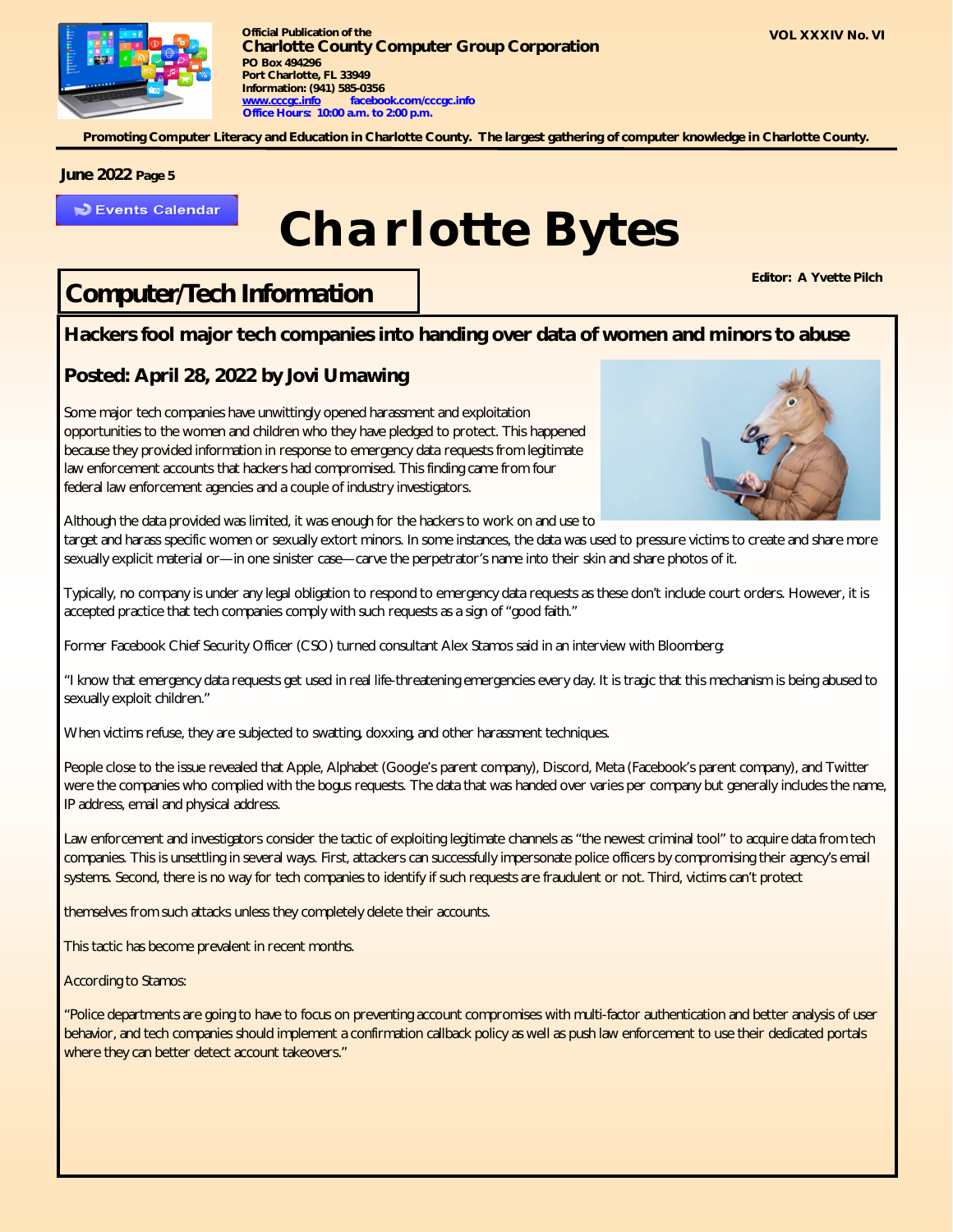

**Promoting Computer Literacy and Education in Charlotte County. The largest gathering of computer knowledge in Charlotte County.**

#### **June 2022 Page 6**

**D** Events Calendar

## *Charlotte Bytes*

*Computer/Tech Information cont.*

**Editor: A Yvette Pilch**

Many believe that the perpetrators of these attacks are teenagers based in the US and also abroad. This is potentially based on their methods of retaliation against victims who resist them.

Unit 221b's Chief Research Officer Allison Nixon told Bloomberg that law enforcement and the cybersecurity industry must prioritize threats led by underage perpetrators.

"We are now witnessing their transition to organized crime, and all the real world violence and sexual abuse that comes with it," Nixon said. They are causing serious harm, so "we need to start treating them like adults," she said—a sentiment echoed by many in the cybersecurity industry.

Lemon Bay Scholarship presentation. Presenter: Sheri Lenora

\$1000 awarded to Garek Sledziewski.